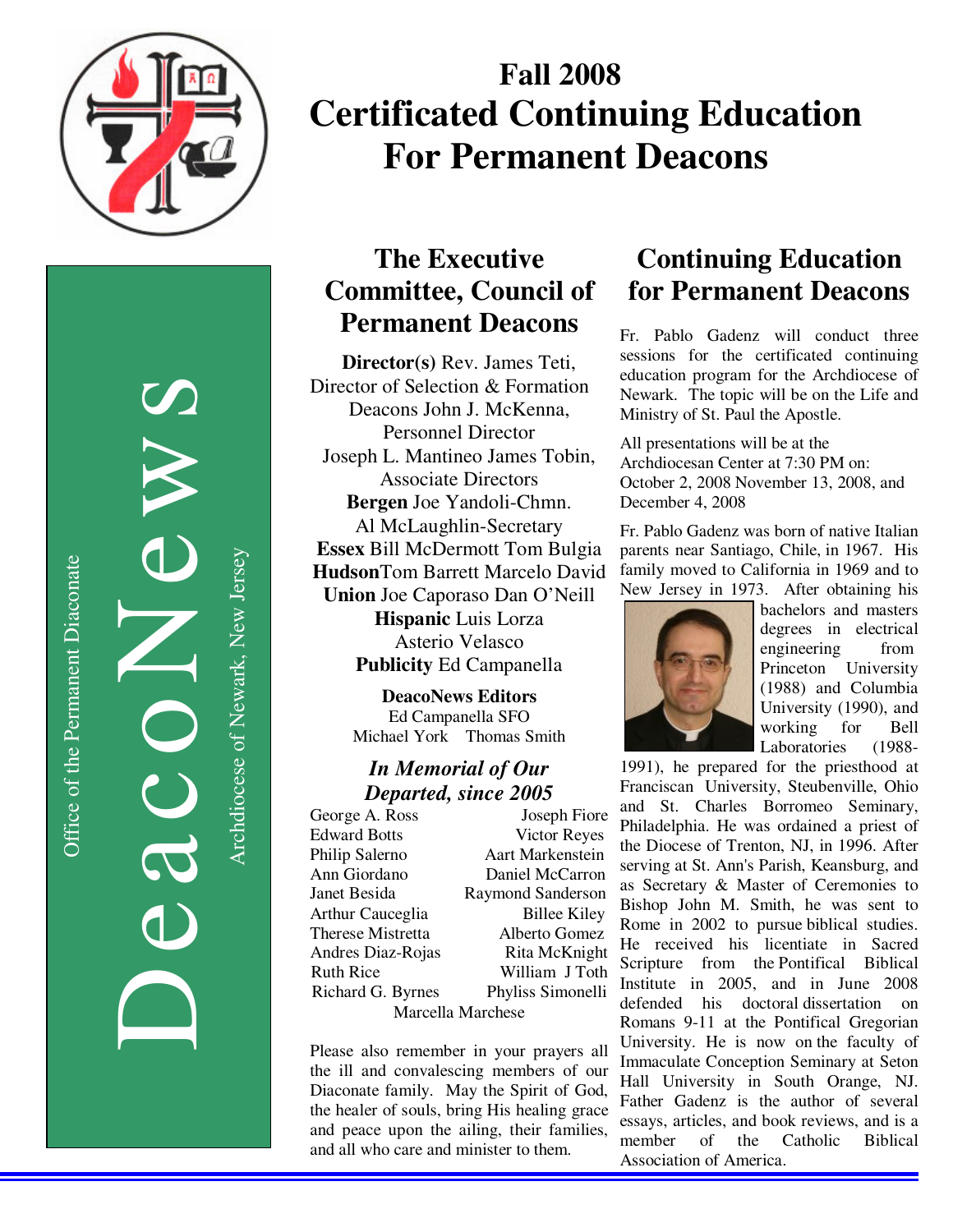#### *Director's Column*  **Deacon John McKenna**



I hope that you all were able find time to relax and enjoy the summer with your family and loved ones. The past few months the Deacon Council and I were busy working on a number of initiatives for the diaconate community. This Fall we will start our continuing education program for the deacons of the Archdiocese. Since this is the year the Church has dedicated to St. Paul, we will kick off our program with a series of talks on the life, preaching and ministry of this great apostle. Full details are included on the front cover of this edition.

On Friday, October 3, 2008 at 7:30 p.m. at St. Joseph's Church in East Rutherford, Pastor, Father Robert Sandoz O.F.M. will host deacons and their wives at a celebration of St. Francis of Assisi's Transitus – a prayer service commemorating the entrance into eternal life of our brother deacon Francis of Assisi, at age 45 on October 3, 1226 – 782 years ago.

The Region III Assembly of Wives and Deacons will be held on November  $7<sup>th</sup>$  and  $8<sup>th</sup>$  at the Lancaster Resort Hotel. I will be mailing additional information on this meeting in the coming weeks.

I look forward to seeing you at these events in the Fall.

May God bless your ministry in His Church!

## *Deacons & Wives Retreat*

By Deacon Jim Tobin



Fifteen Permanent Deacons and their wives attended the Archdiocesan 2008 Couples Retreat on the weekend of July  $25^{th}$ ,  $26^{th}$  and  $27^{th}$ . The highly successful event was organized and planned by Deacon Earl Connelly and his wife Angela.

The retreat was held at the Franciscan Spiritual Center in Ringwood, NJ. The center is located on a sprawling, ninety acres of mixed broadleaf and pine tree forest with large well trimmed lawns in the Ramapo Mountains. It includes a small lake; an Olympic sized swimming pool, an impressive Gethsemane Garden with statues of Jesus and eleven of his apostles; a large grotto to Our Lady, a labyrinth meditation garden and a gift shop. It is quiet, peaceful and very beautiful.

The retreat director was Msgr. John J. Gilchrist. If the name seems familiar it's because he has been writing a column in the Advocate since 1978. He has been a priest for fifty-one years and served in many parishes. He has written two books and he taught at St Cecelia's High School for twenty-one years.

Msgr. Gilchrist's talks were very informative and based on his lifetime of scholarship. His main talk spoke of the decline of Christian values in the West and traced the roots of secular values over God back hundreds of years. He stressed that it was important that as ordained ministers of the

Church, deacons should understand how we got to the relativism of today's "me" generation, because it is our place to address these issues to God's people. Monsignor finished by giving a talk on Homiletics, during which he gave out a thirteen point guideline attributed to John Cooney.

Msgr. also quipped about our task: God's plan made a hopeful beginning And man spoiled his chances by sinning We hope that the story will end in glory

But at present the other side is winning

From– Remembering Jesus: Christian Community by Allen Verhey p362

He told us that we can do our part by first beginning with homilies that support the principles of faith and try to stimulate others to believe and act.

The effective homily must be/have:

1. Convincing - intellectual appeal.

2. Persuasive - emotional appeal.

3. Simple - easily understood

4. Stable in form - not fractionated

5. Understandable - a clear lesson.

6. Practical - possible in life not some utopian dream.

7. Provide a meaning to life - giving a vision, a hope.

8. An enduring message - not just for today, but always.

9. Sociological importance – makes life better for others.

10. Light the way to change – for the better – a spiritual progress.

11. Preachable – something you can "sell" the whole congregation.

12. Balanced – not right or left but appeal to common sense.

13. Distinctively Catholic – making Jesus Christ's church stand out.

Monsignor Gilchrist's talks were very well received. All in all the retreat was a renewing and revitalizing experience. We ate well, had a great speaker, renewed old friendships and started new ones and returned ready to continue to do God's work.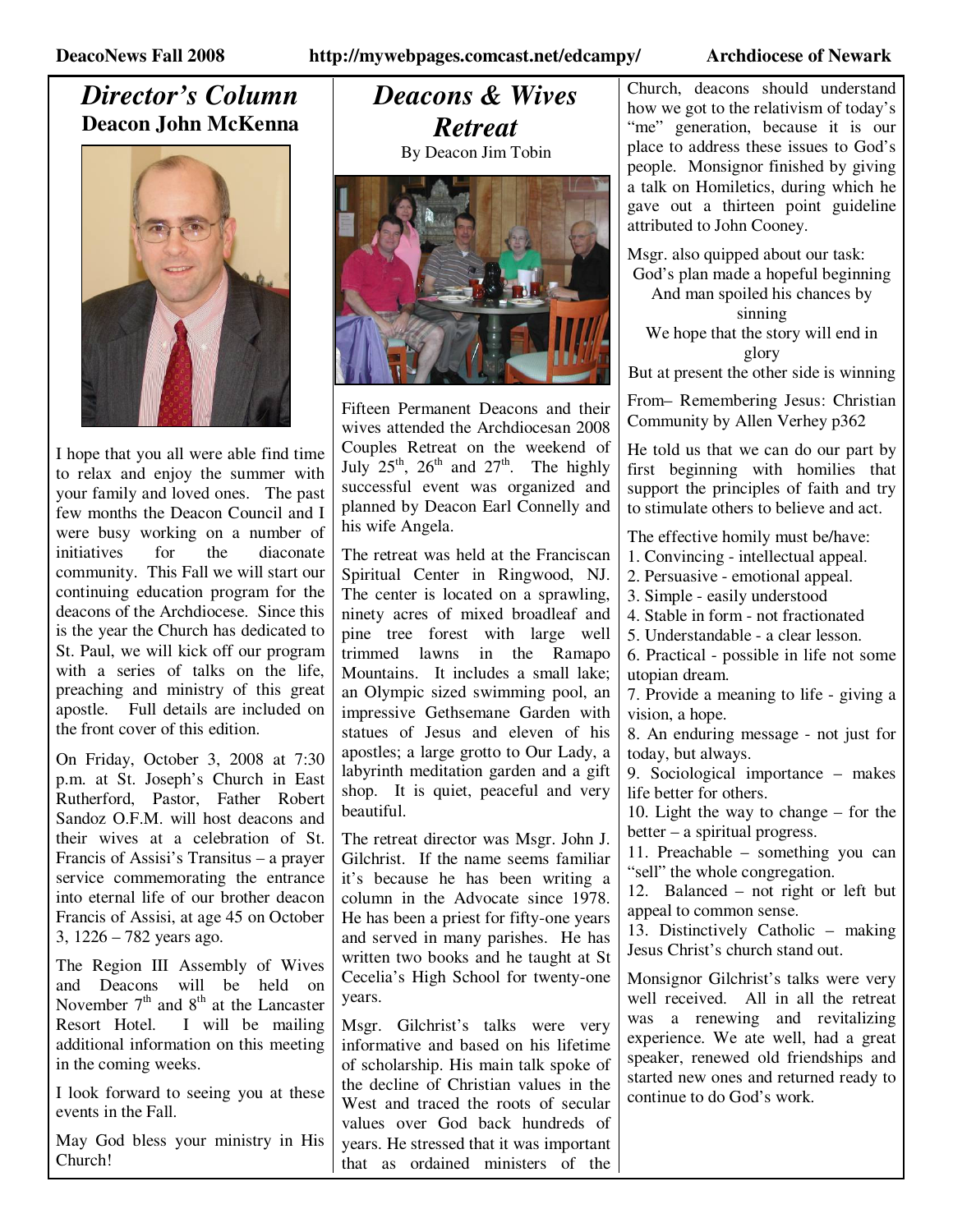## *Deacon Spotlight*



### Deacon Tom Pluta "God's Middleman"

Making connections, matching needs with resources, and his Polish heritage are the constant themes of Deacon Tom Pluta's life.

Tom and his wife Barbara reside in Westfield, NJ. Tom, second son of Stanley and Regina, was born in Linden, NJ into a large, Catholic, Polish family, with two brothers, Richard and Edward, and sister, Madeline. Attending St. Hedwig's in Elizabeth until the  $3<sup>rd</sup>$  grade (his Eska family grandparents were among the first parishioners there). He finished elementary school at School #4 in Linden. A 1959 graduate of Linden High School, he was graduated from Rutgers University with a B.S in Plant Science. Commissioned as a 2<sup>nd</sup> LT through ROTC, he served two years in Mannheim, Germany as an ordnance depot supply officer.

Tom met his wife Barbara in 1962 at a polka dance at the Irvington Polish Home. Married on July 3, 1965, Tom and Barbara lived in Germany for a year while Tom served out his tour. They have three daughters. Ellen and Claas have Arabella, Luke and Colette. Erika died suddenly in 2002. Jessica and Todd have one year old Ethan James. "We are a sandwich family living between Ellen and Jess, leaving us lots of baby sitting jobs," said Barbara.

After the Army, Tom started on a career path working in environmental protection at the local, state and international level for more than 35 years. He spent his early career in burning garbage dumps, checked smoking chimneys and investigated complaints about smells, learning how to listen to people in order to solve a problem. Returning to Rutgers, he earned a M.S. in environmental sciences in 1976 and went to work for the NJDEP in Trenton until 1992 working in enforcement, hazardous waste remediation and local health agency program development.

In 1992, the year Tom was ordained by Archbishop Theodore McCarrick, he left NJDEP for the World Environment Center working in Central and Eastern Europe (CEE) and the Central Asian Republics on pollution prevention projects until 1999. Tom said, "My CEE travels, including to Poland, taught me about the resilience of people of faith under Communism and showed me how blessed I was living in the US and how my faith called me to serve 'the least among us' in the spirit of Matthew  $25:40."$ 

Deacon Tom says that his life of diaconal service was inspired by his mother, who was always helping someone in some way or another, and growing up in the Bayway section under the watchful eyes of twelve aunts and uncles.

Tom and Barbara moved to Westfield in 1970. "Joining the Christian Family Movement (CFM) at Holy Trinity was our first real involvement as parishioners," Tom said, "leading us to many other ministries of service, a great foundation for the call to diaconate." In 1985, Tom enrolled in Christian Foundations for Ministry<br>(CFM) followed by diaconate (CFM) followed by diaconate formation in 1989 and ordination n 1992.

 In 2000, Msgr. Joseph P. Masiello, pastor of Holy Trinity asked Tom to join the staff full time as a Pastoral Associate. It was the start of his third career.

Deacon Tom is the consummate 'networker', constantly matching needs with resources with the full support of Fr. Joe. He has done this in a myriad of venues including interfaith efforts as co-chair of the Westfield/Mountainside Ministerium working with Family Promise providing shelter and meals for homeless families and furniture for people through Furniture Assist. Holy Trinity is committed to serve those in need through our food pantry, Project Backpack and Giving Tree, with a special tie to Sister Jacinta at St Joseph's Social Service Center in Elizabeth. Tom said, "I count on Barbara's help and support in all my diaconal work. I credit her for much of the inspiration, while I add the perspiration."

Katrina relief holds a special place in the hearts of Tom and Barbara since Tom's brother Ed lives in New Orleans. They have made seven trips to the Gulf Region helping victims to build and rebuild homes through Habitat for Humanity and the St. Bernard Project. Holy Trinity invited Fr. Gerry Stapleton of St. Patrick's in Port Sulphur, LA to share his experiences in rebuilding his parish, raising \$16,000 through the generosity of parishioners. One of the parishioners, a sales manager for a major paint company, donated all the special mold control paint and primer needs to rebuild the religious education building.

One life changing moment for Tom was poignantly expressed at the death of his daughter Erika. Tom says: "Barbara and I realized in a powerful way that it was through 'Faith, Family and Friends' that God brought us through the most difficult time in our lives and that it will continue to be so. Thanks be to God".